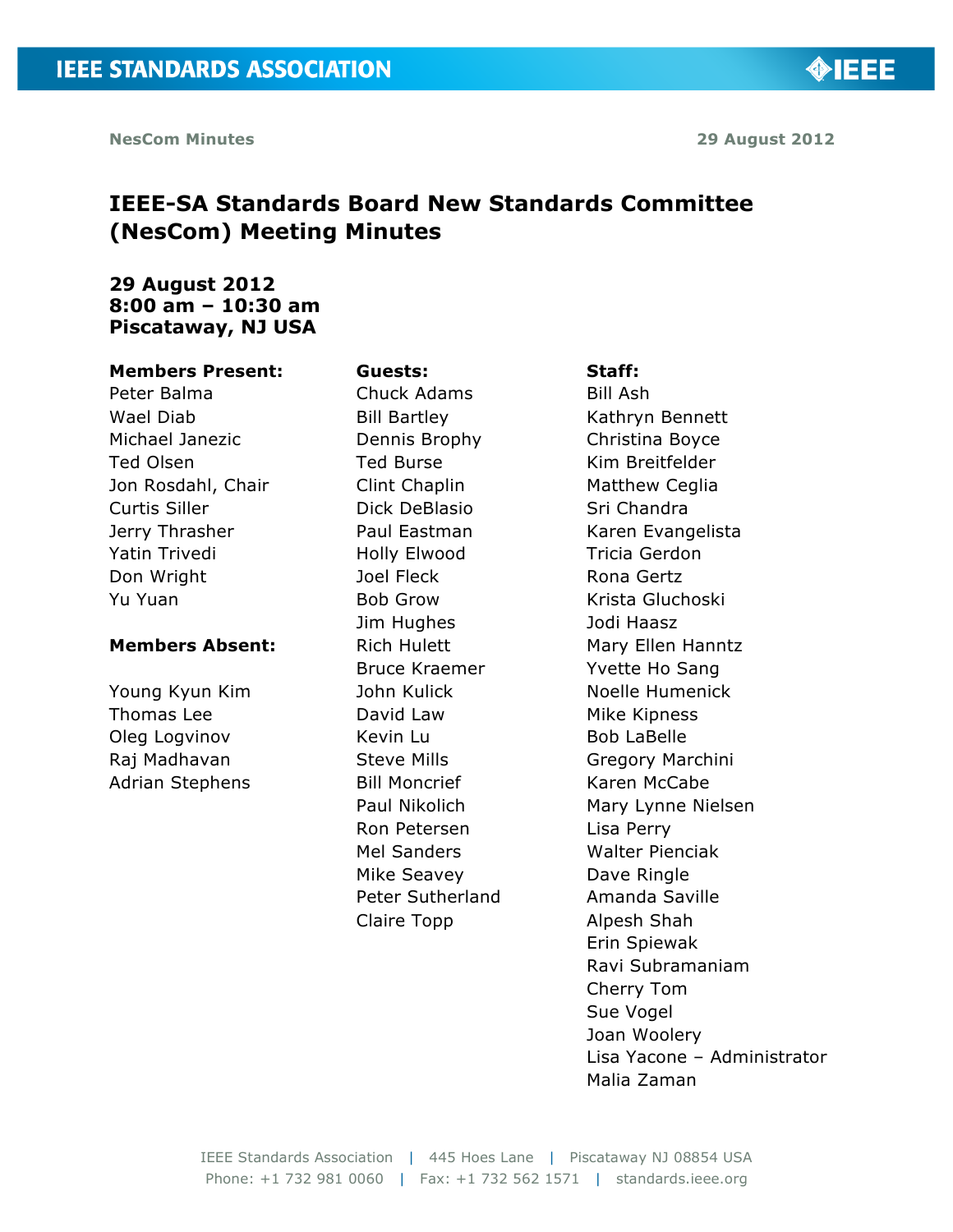# **1. CALL TO ORDER**

Jon Rosdahl, Chair, called the meeting to order at 8:02 a.m. Introductions were made around the room.

# **[All votes are unanimous, unless otherwise stated.]**

# **2. REVIEW AND APPROVAL OF AGENDA**

A motion was made and seconded to approve the agenda [Version #3 at the time of the meeting]. Upon vote, the motion was approved.

# **2.1 Consent Agenda**

# **2.1.1 Withdrawal Requests**

# IEEE Computer Society/Information Assurance

## **2600.1**

Standard for a Protection Profile for Hardcopy Devices in Std. 2600-2008 Operational Environment A

# **Recommendation: Approve PAR withdrawal**

# IEEE Computer Society/LAN/MAN Standards Committee

## **802.1AXbq**

IEEE Standard for Local and Metropolitan Area Networks-Link Aggregation Amendment: Distributed Resilient Network Interconnect **Recommendation: Approve PAR withdrawal**

IEEE Microwave Theory and Techniques Society/Standards Coordinating Committee **1787**

Standard for High Frequency Characterization for Low Temperature Co-Fired Ceramic (LTCC)Materials

**Recommendation: Approve PAR withdrawal**

## **1802**

Standard for Coaxial Connector Identification **Recommendation: Approve PAR withdrawal**

# **3 Approval of Minutes from the 07 June 2012 Meeting**

A motion was made, and seconded to approve the 07 June 2012 NesCom minutes. Upon vote, the motion passed.

# **4 PARS FOR DISCUSSION**

# **4.1 Modified PARs**

IEEE Engineering in Medicine and Biology Society/IEEE 11073TM Standards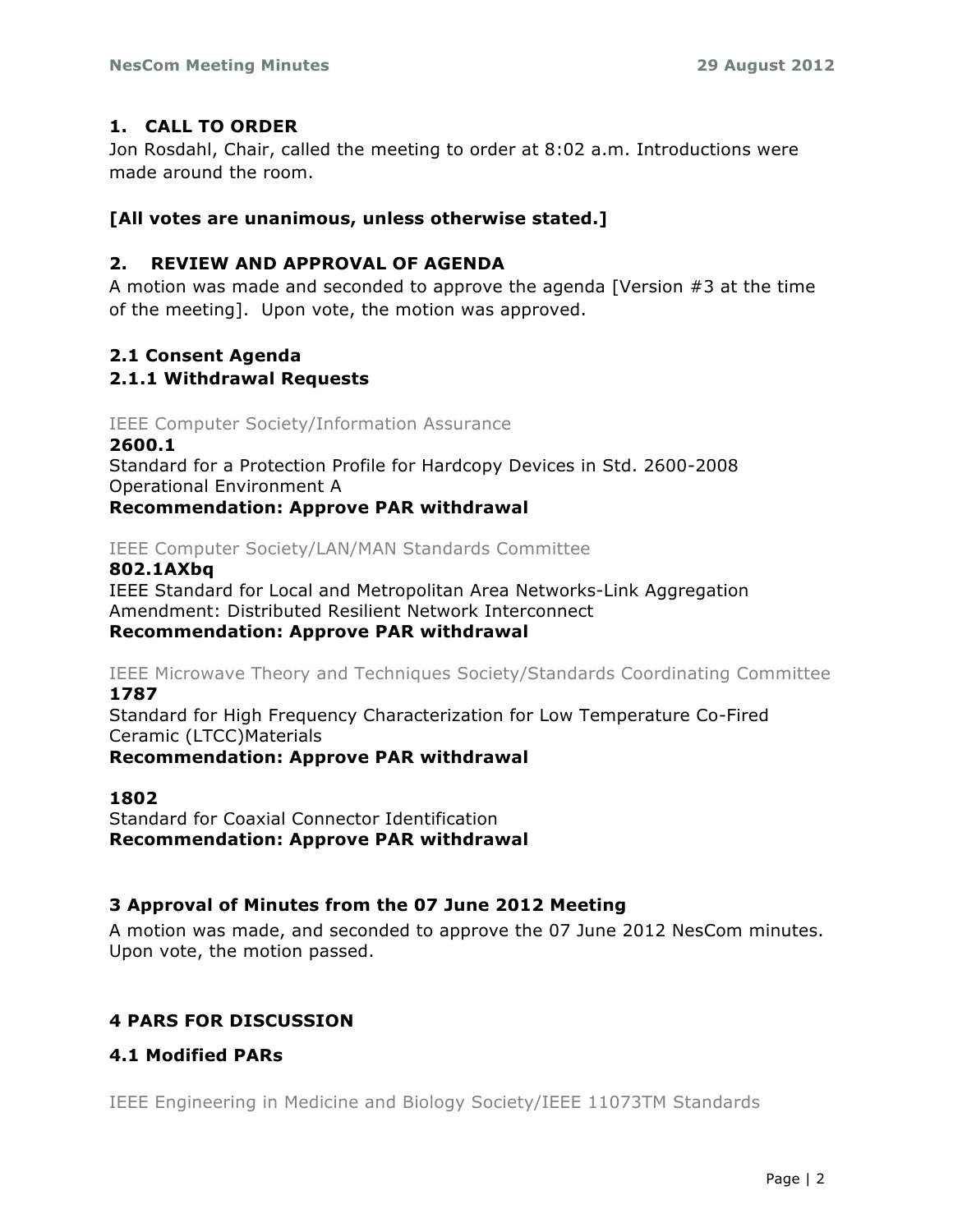Committee

## **P11073-10423**

Standard for Health informatics -Personal health device communication - Device specialization - Sleep Monitor

## **Recommendation: Approve modified PAR**

IEEE Power and Energy Society/Surge Protective Devices/Low Voltage

#### **PC62.39**

Standard for Test Methods and Preferred Values for Self-Restoring Current Limiter Components Used in Telecommunication Surge Protection **Recommendation: Approve modified PAR**

# **4.2 Extension Requests**

IEEE Computer Society/LAN/MAN Standards Committee

#### **P802.11ac**

IEEE Standard for Information Technology - Telecommunications and Information Exchange Between Systems – Local and Metropolitan Area Networks - Specific Requirements - Part 11: Wireless LAN Medium Access Control (MAC) and Physical Layer (PHY) Specifications - Amendment: Enhancements for Very High Throughput for operation in bands below 6GHz

## **Recommendation: Approve request for an extension until December 2014**

IEEE Computer Society/Microprocessor Standards Committee

#### **P1788**

Standard for Interval Arithmetic

**Recommendation: Approve request for an extension until December 2014**

IEEE Engineering in Medicine and Biology Society/IEEE 11073TM Standards Committee

#### **P11073-10419**

Standard for Health informatics - Personal health device communication - Device specialization - Insulin pump

**Recommendation: Approve request for an extension until December 2014**

IEEE Instrumentation and Measurement Society/TC4 - High Frequency Measurement

#### **P378**

Recommended Practice for Scattering Parameter Measurements and Uncertainty Analysis Using Network Analyzers

**Recommendation: Approve an extension until December 2014**

# **4.3 New PARs**

IEEE Broadcast Technology Society/RF Techniques **P1875**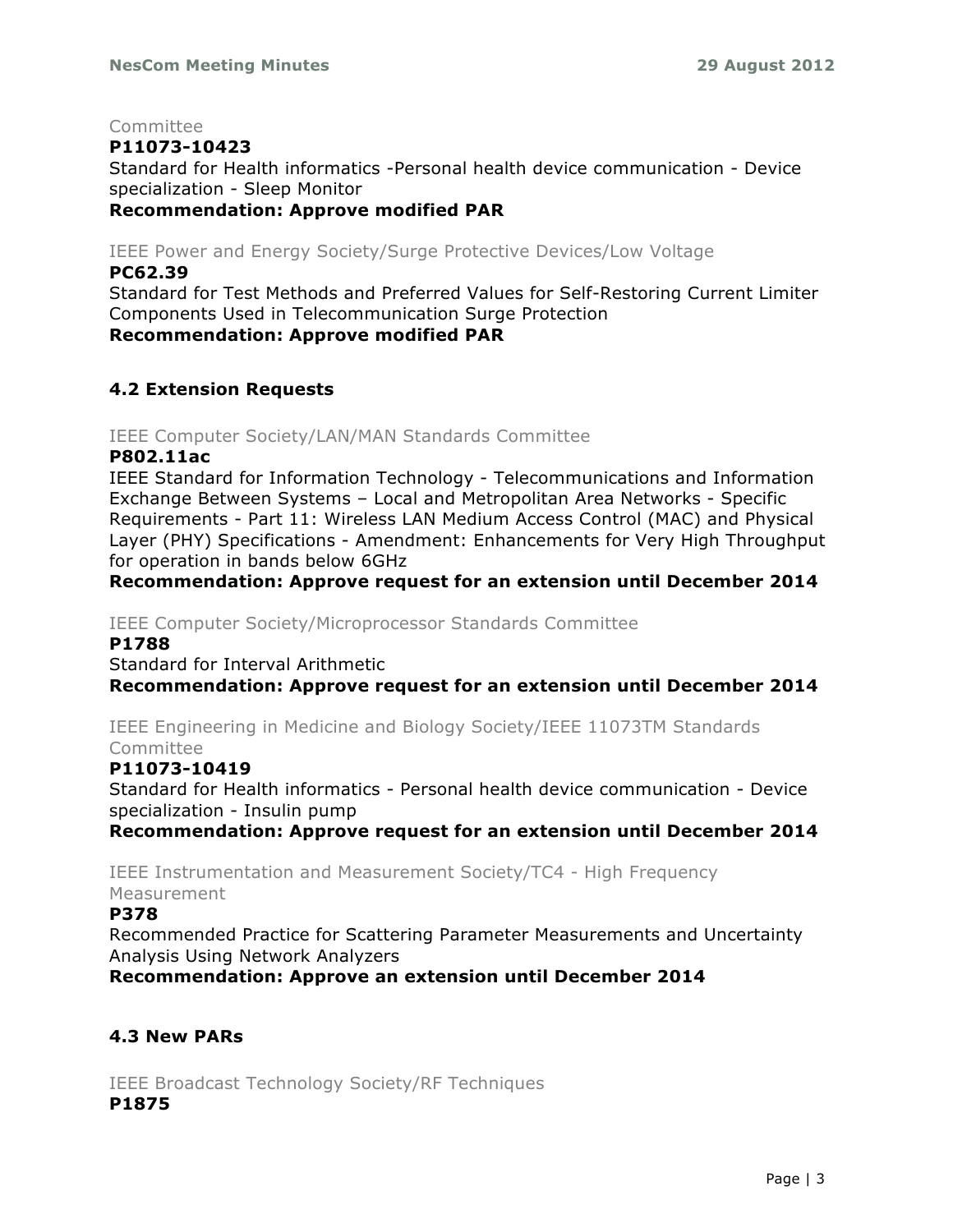Recommended Practice for Method of Measurement for Passive Intermodulation for Digital Television and FM In-Band-On-Channel Transmission Components **Recommendation: Approve new PAR until December 2016**

#### IEEE Computer Society/LAN/MAN Standards Committee

#### **P802.1AB-2009/Cor 1**

IEEE Standard for Local and metropolitan area networks-- Station and Media Access Control Connectivity Discovery - Corrigendum 1: Technical and editorial corrections **Recommendation: Approve new PAR until December 2016**

## **P802.3bm**

IEEE Standard for Information technology--Telecommunications and information exchange between systems - Local and metropolitan area networks - Specific requirements Part 3: Carrier Sense Multiple Access with Collision Detection (CSMA/CD) Access Method and Physical Layer Specifications Amendment: Physical Layer Specifications and Management Parameters for 40 Gb/s and 100 Gb/s Operation Over Fiber Optic Cables

#### **Recommendation: Approve new PAR until December 2016**

#### **P802.3bn**

IEEE Standard for Information technology - Telecommunications and information exchange between systems - Local and metropolitan area networks - Specific requirements Part 3: Carrier Sense Multiple Access with Collision Detection (CSMA/CD) Access Method and Physical Layer Specifications Amendment: Physical Layer Specifications and Management Parameters for Ethernet Passive Optical Networks Protocol over Coax

## **Recommendation: Approve new PAR until December 2016**

## **P802.11aj**

IEEE Standard for Information technology – Telecommunications and information exchange between systems – Local and metropolitan area networks - Specific requirements Part 11: Wireless LAN Medium Access Control (MAC) and Physical Layer (PHY) Specifications - Amendment: Enhancements for Very High Throughput to support Chinese millimeter wave frequency bands

**Recommendation: Approve new PAR until December 2016**

#### **P802.16.3**

Standard for Mobile Broadband Network Performance Measurements **Recommendation: Approve new PAR until December 2016**

#### **P802.16q**

IEEE Standard for Air Interface for Broadband Wireless Access Systems Amendment for Multi-tier Networks

**Recommendation: Approve new PAR until December 2016**

IEEE Engineering in Medicine and Biology Society/IEEE 11073TM Standards Committee

## **P11073-10471a**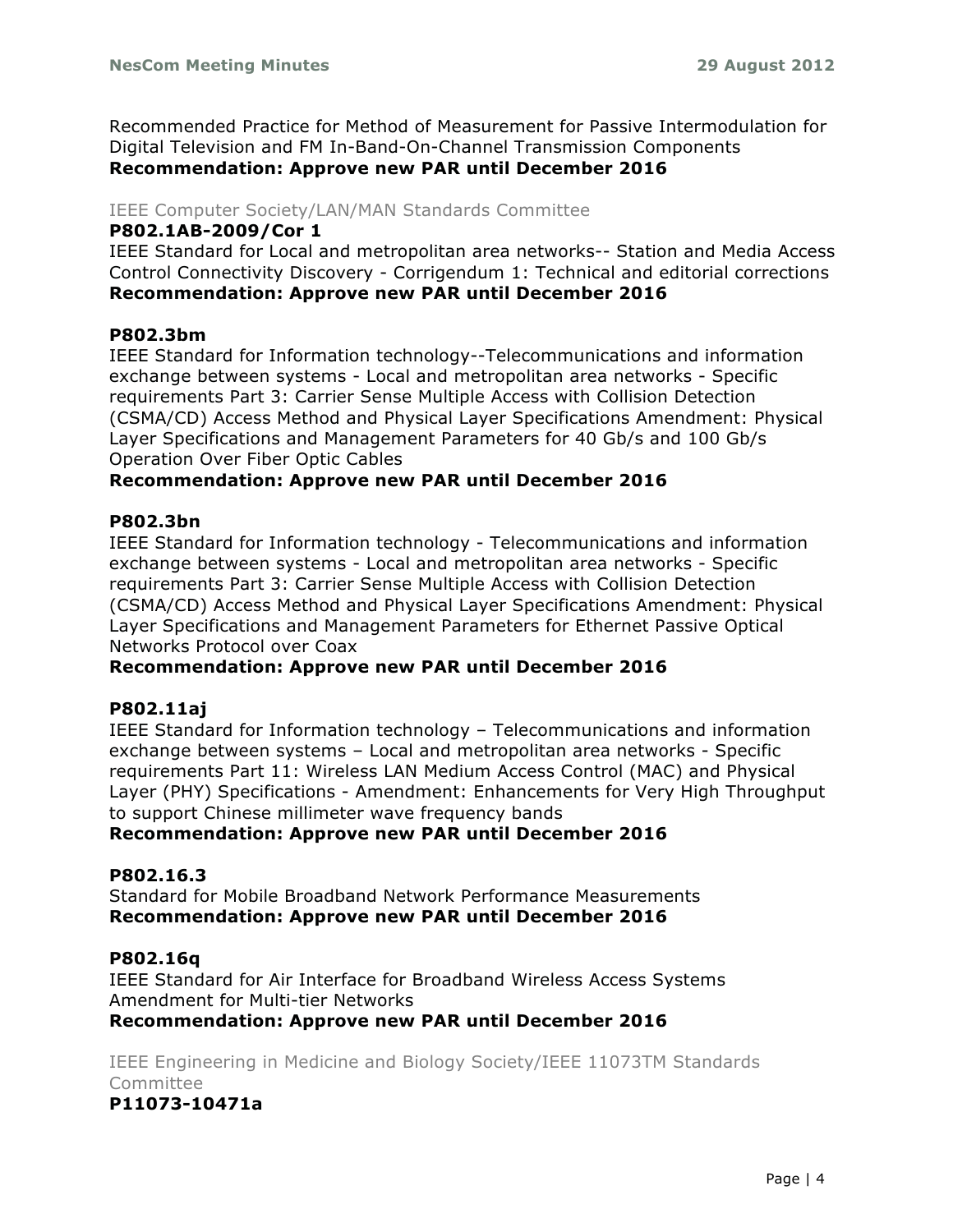IEEE Health informatics-Personal health device communication Part 10471: Device specialization-Independent living activity hub Amendment

## **Recommendation: Approve new PAR until December 2016**

IEEE Instrumentation and Measurement Society/TC39 Measurements in Power Systems

#### **P1878**

Standard for Measurements on Electric Power Systems: Uncertainty Evaluation and Expression

## **Recommendation: Approve new PAR until December 2016**

IEEE Microwave Theory and Techniques Society/Standards Coordinating Committee **P1785.2**

Standard for Rectangular Metallic Waveguides and Their Interfaces for Frequencies of 110 GHz and Above. Part 2: Waveguide Interfaces **Recommendation: Approve new PAR until December 2016**

#### **P1785.3**

Recommended Practice for Rectangular Metallic Waveguides and Their Interfaces for Frequencies of 110 GHz and Above. Part 3: Recommendations for Performance and Uncertainty Specifications

#### **Recommendation: Approve new PAR until December 2016**

IEEE Power and Energy Society/Electric Machinery

**P56**

Guide for Insulation Maintenance of Electric Machines **Recommendation: Approve new PAR until December 2016**

#### **P1719**

Guide for Evaluating Stator Cores of AC Electric Machines Rated 1 MVA and Higher **Recommendation: Approve new PAR until December 2016**

#### IEEE Power and Energy Society/Insulated Conductors

**P835a**

IEEE Standard Power Cable Ampacity Tables - Amendment 1: Revision to Introduction

**Recommendation: Approve new PAR until December 2016**

#### **P1879**

Trial Use Guide for Extending the Life of Power Cables in the Field **Recommendation: Approve new PAR until December 2016**

#### IEEE Power and Energy Society/Substations

#### **P1032**

Guide for Protecting Transmission Static Var Compensators **Recommendation: Defer recommendation of new PAR to the 19 October 2012 NesCom Continuous Processing meeting**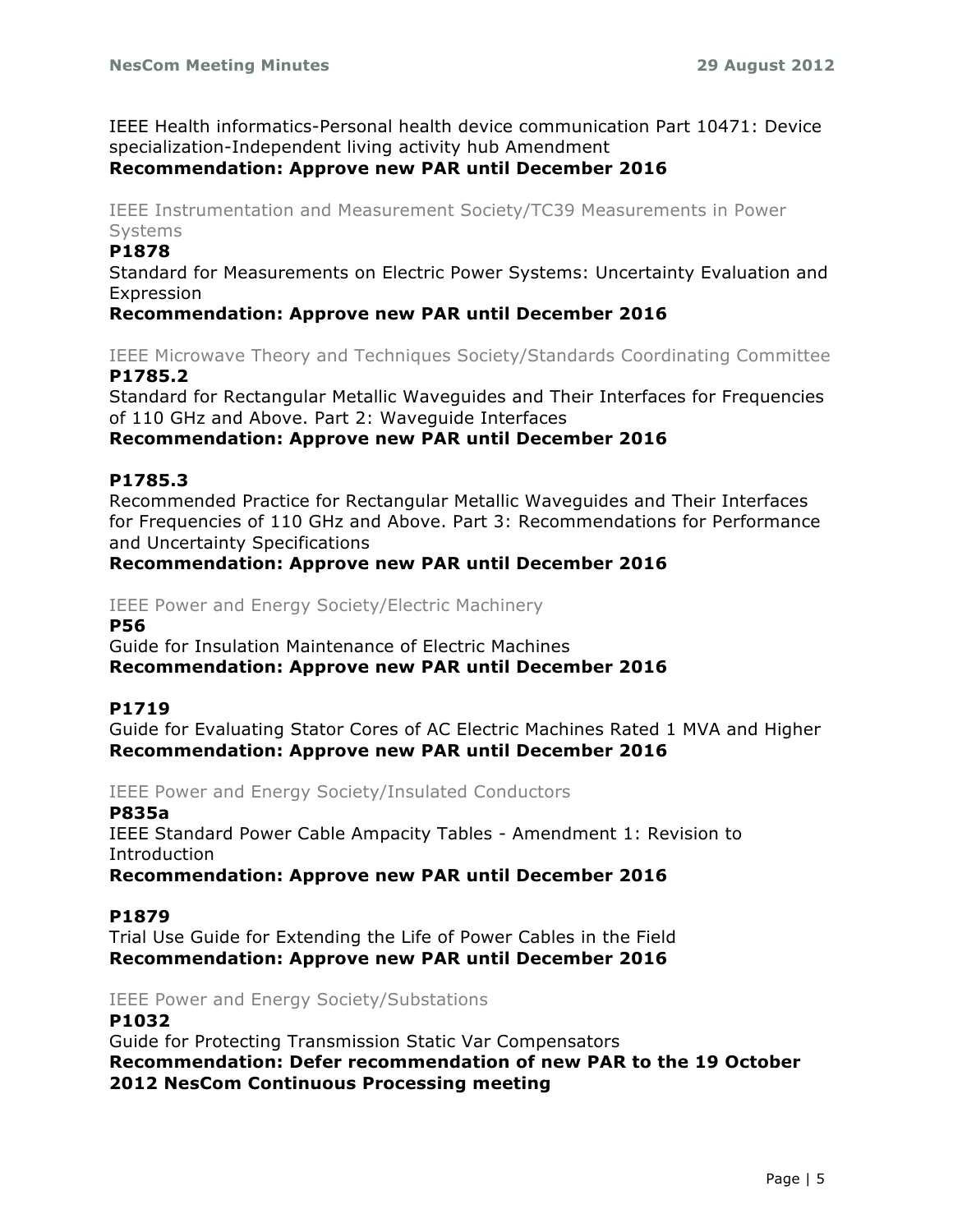# **P1052**

Guide for the Functional Specifications for Transmission Static Synchronous Compensator (STATCOM) Systems **Recommendation: Approve new PAR until December 2016**

# IEEE Power and Energy Society/Transformers

**PC57.12.10-2010/Cor 1**

IEEE Standard Requirements for Liquid-Immersed Power Transformers - Corrigendum 1: Correction of Clause 5.1.9 Sudden Pressure Relay **Recommendation: Approve new PAR until December 2016**

IEEE-SASB Coordinating Committees/SCC21 - Fuel Cells, Photovoltaics, Dispersed Generation, and Energy Storage

## **P1547a**

IEEE Standard for Interconnecting Distributed Resources with Electric Power Systems - Amendment 1

**Recommendation: Approve new PAR until December 2016**

IEEE Ultrasonics, Ferroelectrics and Frequency Control Society/IEEE Ultrasonics, Ferroelectrics and Frequency Control

#### **P1859**

Standard for Relaxor-Based Single Crystals for Transducer and Actuator **Applications** 

**Recommendation: Approve new PAR until December 2016**

IEEE Vehicular Technology Society/Intelligent Transportation Systems

#### **P1609.3-2010/Cor 2**

IEEE Standard for Wireless Access in Vehicular Environments (WAVE) - Networking Services - Corrigendum 2:Correct identified errors

# **Recommendation: Approve new PAR until December 2016**

## **P1609.4-2010/Cor 1**

IEEE Standard for Wireless Access in Vehicular Environments (WAVE)--Multichannel Operation – Corrigendum 1: Correct identified errors **Recommendation: Approve new PAR until December 2016**

# **4.4 PARs for the Revision of Standards**

IEEE Computer Society/LAN/MAN Standards Committee

#### **P802.1Q**

Standard for Local and metropolitan area networks--Media Access Control (MAC) Bridges and Virtual Bridged Local Area Networks

# **Recommendation: Approve PAR for the revision of a standard until December 2016**

## **P802.11**

Standard for Information technology--Telecommunications and information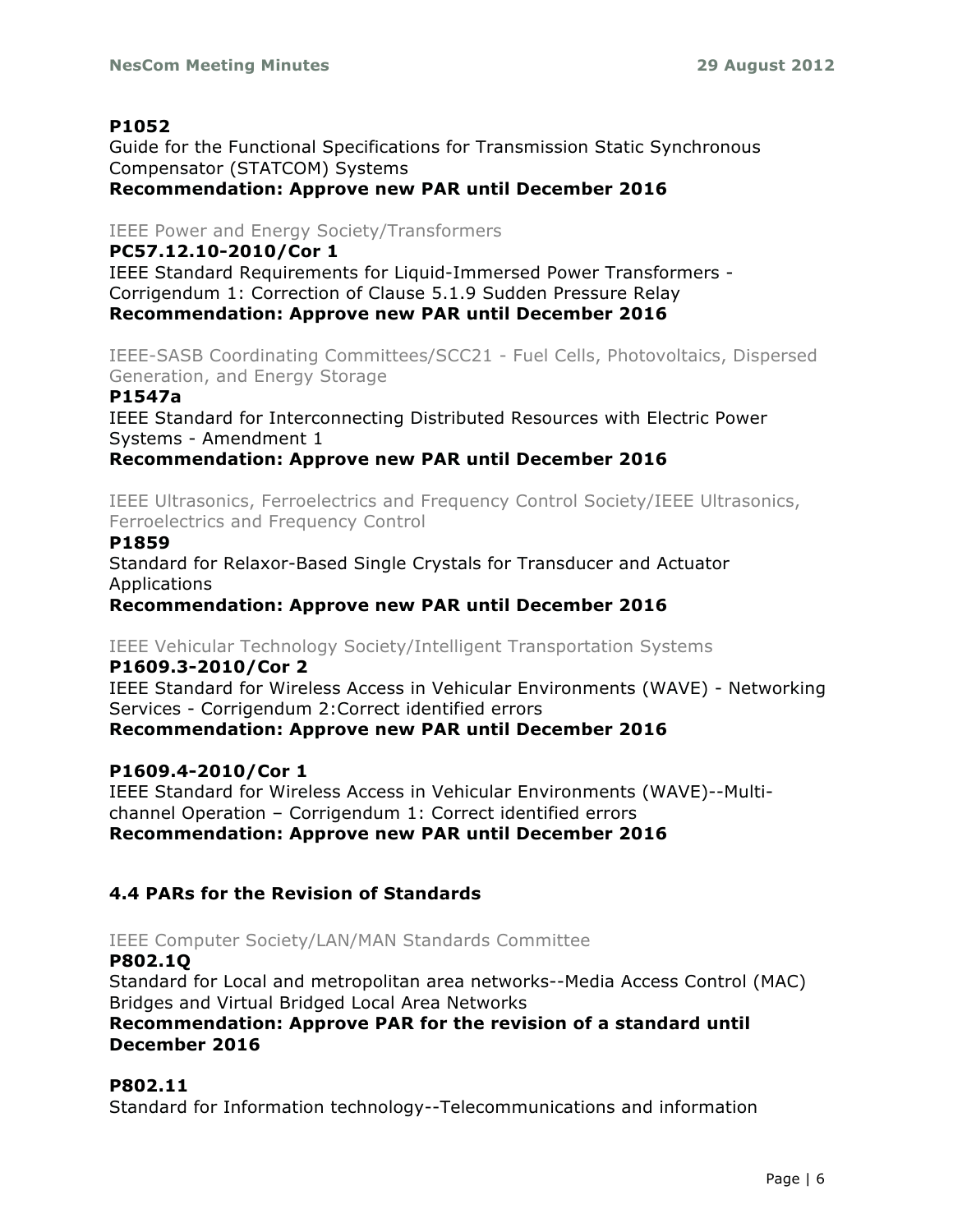exchange between systems Local and metropolitan area networks--Specific requirements Part 11: Wireless LAN Medium Access Control (MAC) and Physical Layer (PHY) Specifications

## **Recommendation: Approve PAR for the revision of a standard until December 2016**

IEEE Computer Society/Software & Systems Engineering Standards Committee **P23026**

Systems and software engineering - Engineering and management of websites for systems, software, and services information

## **Recommendation: Approve PAR for the revision of a standard until December 2016**

IEEE Power and Energy Society/Substations

#### **P1264**

Guide for Animal Deterrents for Electric Power Supply Substations **Recommendation: Approve PAR for the revision of a standard until December 2016**

IEEE Power and Energy Society/Transformers

#### **PC57.12.40**

Standard for Network, Three-Phase Transformers, 2500 kVA and Smaller; High Voltage, 34 500 V and Below; Low Voltage, 600 V and Below; Subway and Vault Types (Liquid Immersed)

## **Recommendation: Approve PAR for the revision of a standard until December 2016**

# **5 Old Business**

## **5.1 ProCom Update - Co-Sponsorship ad hoc – Wael Diab**

Wael Diab provided an update from the ad hoc. At the ProCom meeting the day before, ProCom approved recommending to the SASB that additional text to be added to the IEEE-SASB OpMan regarding Joint Sponsorship. If approved, the additional text will require NesCom to review an attached Joint Sponsorship Agreement (JSA) as part of the submittal package for PARs which indicate that there will be Joint Sponsorship. Wael clarified the JSA should be viewed as an ancillary part of the PAR submittal package. NesCom can comment on it, but they will not be approving or disapproving the JSA itself. Attachment of a JSA to a PAR will initially be handled manually.

## **6 New Business**

# **6.1 Central Desktop Presentation – Christina Boyce and Gregory Marchini**

Christina Boyce gave an overview of Central Desktop, a new project management tool available to staff, committees, sponsors, and working groups within the IEEE-